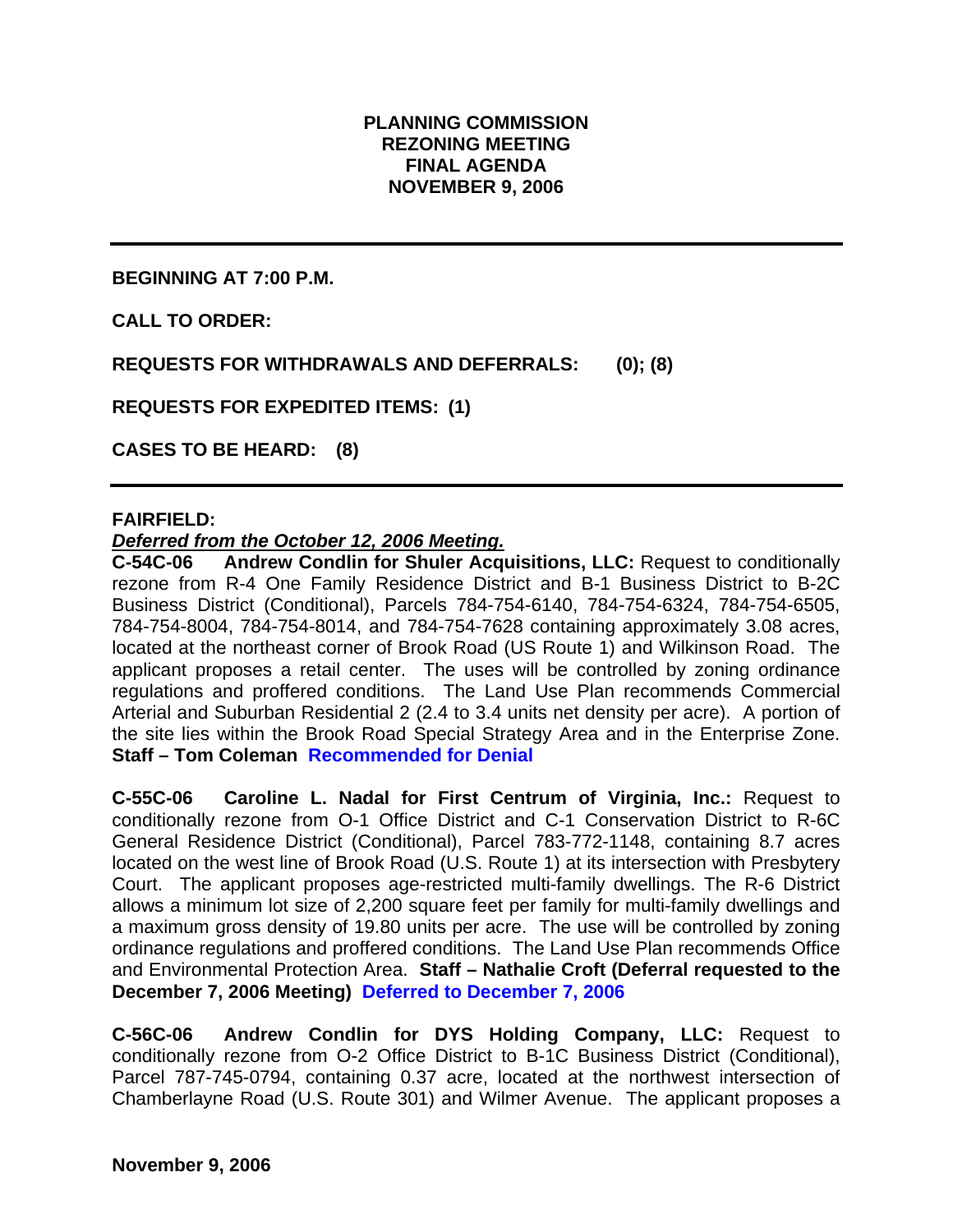private school and office. The use will be controlled by zoning ordinance regulations and proffered conditions. The Land Use Plan recommends Office. **Staff – Livingston Lewis Recommended for Approval** 

### **THREE CHOPT:**

# *Deferred from the March 9, 2006 Meeting.*

**C-76C-05 Robert Atack for George M. Urban:** Request to conditionally rezone from A-1, Agricultural District to R-5C, General Residence District (Conditional), Parcels 747-770-3395 and 746-770-9777, containing 11.18 acres, located on the west line of Nuckols Road approximately 350 feet north of New Wade Lane and between the south line of Hickory Park Drive and the north line of New Wade Lane. The applicant proposes a residential development of no more than 150 condominium units for sale. The R-5 District allows a density of 14.52 units per acre. The use will be controlled by zoning ordinance regulations and proffered conditions. The Land Use Plan recommends Rural Residential, Suburban Residential 2, (2.4 to 3.4 units net density per acre), and Environmental Protection Area. **Staff – Lee Tyson (Deferral requested to the June 14, 2007 Meeting) Deferred to June 14, 2007** 

# *Deferred from the October 12, 2006 Meeting.*

**C-49C-06 Caroline L. Nadal for Rockwood, Inc:** Request to conditionally rezone from A-1 Agricultural District to R-2AC One Family Residence District (Conditional), Parcels 738-771-6301, -4105, and -2400, containing approximately 7.081 acres, located on the east line of Pouncey Tract Road approximately 1,412 feet north of its intersection with Shady Grove Road. The applicant proposes a single family residential subdivision with a maximum density not to exceed 2.0 units per acre. The R-2A District allows a minimum lot size of 13,500 square feet and a maximum gross density of 3.23 units per acre. The use will be controlled by zoning ordinance regulations and proffered conditions. The Land Use Plan recommends Suburban Residential 1, 1.0 to 2.4 units net density per acre. **Staff – Lee Tyson (Deferral requested to the December 7, 2006 Meeting) Deferred to December 7, 2006**

# *Deferred from the October 12, 2006 Meeting.*

**P-4-06 Gloria Freye for Bechtel Corp.:** Request for a Provisional Use Permit under Sections 24-95(a)(3) and 24-122.1 of Chapter 24 of the County Code in order to construct a 149' high telecommunication tower on Parcel 744-771-3182, located on the east line of Shady Grove Road north of Hames Lane. The existing zoning is A-1 Agricultural District. The Land Use Plan recommends Suburban Residential 2, 2.4 to 3.4 units net density per acre. **Staff – Tom Coleman (Deferral requested to the January 11, 2007 Meeting) Deferred to January 11, 2007**

**C-57C-06 James Theobald for W2005 Realty, L.L.C.:** Request to conditionally rezone from R-6C General Residence District (Conditional), O-3C Office District (Conditional) and B-2C Business District (Conditional) to RTHC Residential Townhouse District (Conditional) and B-2C Business District (Conditional), Parcel 736-762-2022, containing approximately 41.066 acres (B-2C - 26.889 +/- ac.; RTHC  $-$  14.177 +/- ac.), located at the southwest intersection of West Broad Street (U.S. Route 250) and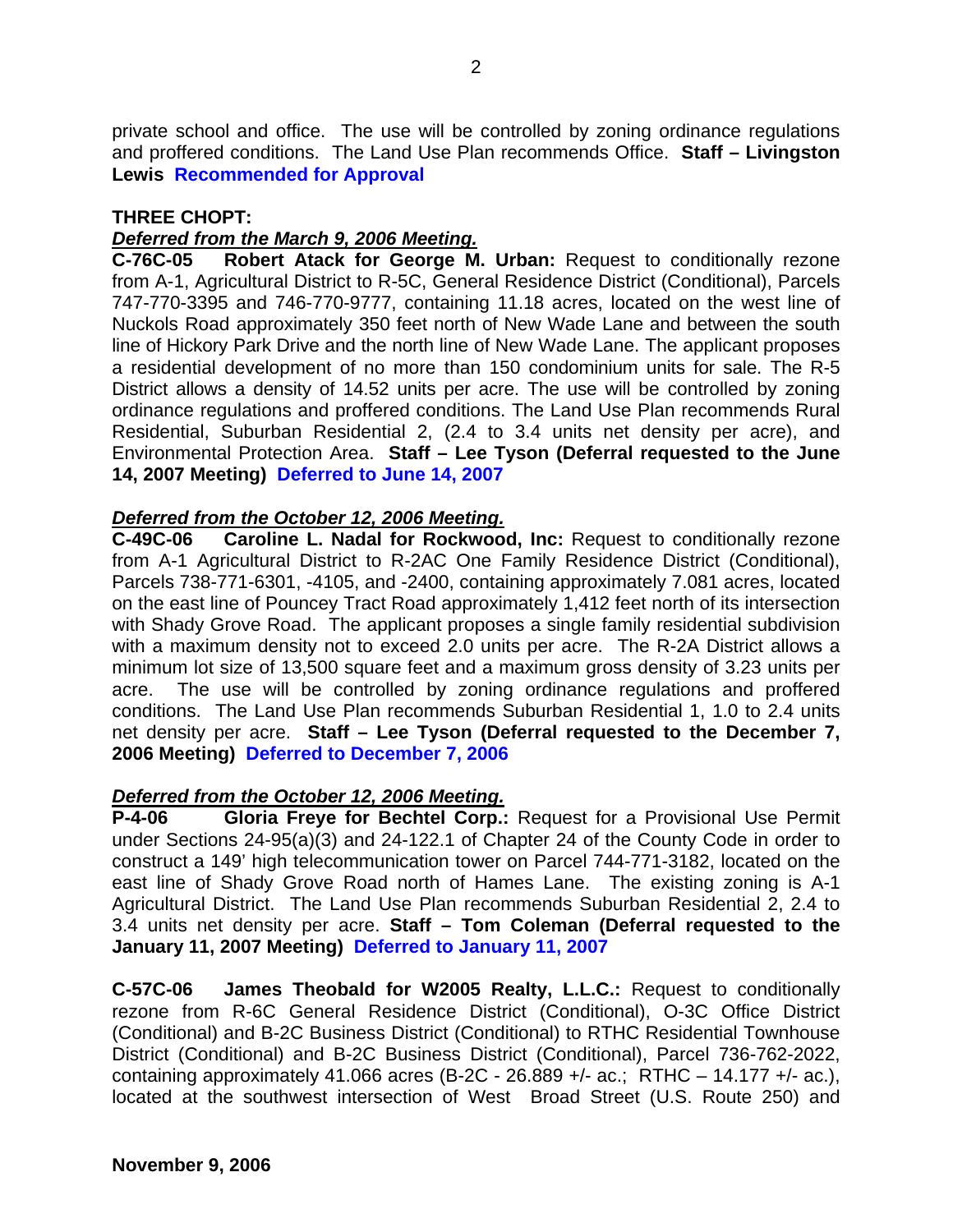Lauderdale Drive. The applicant proposes retail, office, and a townhouse development with a maximum density of 6.8 units per acre. The maximum density in the RTH District is 9 units per acre. The uses will be controlled by zoning ordinance regulations and proffered conditions. The Land Use Plan recommends Mixed Use and Urban Residential, 3.4 to 6.8 units net density per acre. The site is in the West Broad Street Overlay District. **Staff – Ben Sehl (Deferral requested to the December 7, 2006 Meeting) Deferred to December 7, 2006** 

**C-58C-06 Sandra Verna for Wilton Development Corp.:** Request to amend Proffer 24 accepted with Rezoning Case C-3C-05 related to the required setback adjacent to Christ Church Episcopal, on Parcels 737-770-7815 and -9618, 738-770-2222, and - 4727, located on the west line of Pouncey Tract Road, approximately 1,500 feet south of its intersection with Grey Oaks Park Drive. The existing zoning is R-2AC One Family Residence District (Conditional). The Land Use Plan recommends Suburban Residential 1, 1.0 to 2.4 units net density per acre. **Staff – Livingston Lewis (Expedited agenda requested) Recommended for Approval** 

### **TUCKAHOE:**

### *Deferred from the October 12, 2006 Meeting*

**C-27C-06 James Theobald for The Rebkee Company:** Request to conditionally rezone from A-1 Agricultural District and B-3 Business District to RTHC Residential Townhouse District (Conditional), B-2C Business District (Conditional) and C-1C Conservation District (Conditional), Parcel 739-754-7156, containing 21.493 acres  $(RTHC - 10.445$  ac.; B-2C – 10.413 ac.; C-1C – 0.635 ac.), located at the southwest intersection of Church and Pump Roads. The applicant proposes retail uses and residential townhouses with a density of no more than sixty-nine (69) units. The use will be controlled by zoning ordinance regulations and proffered conditions. The RTH District allows a maximum of nine (9) units per acre. The Land Use Plan recommends Urban Residential, 3.4 to 6.8 units net density per acre, Commercial Concentration, and Open Space/Recreation. **Staff – Nathalie Croft (Deferral requested to the January 11, 2007 Meeting) Deferred to January 11, 2007**

#### *Deferred from the October 12, 2006 Meeting.*

**C-50C-06 James Theobald for Manor Associates, Ltd.:** Request to conditionally rezone from A-1 Agricultural District and B-3 Business District to R-5AC General Residence District (Conditional), Parcel 740-755-3511 and part of Parcel 739-755-8117, containing 12.428 acres, located at the southeast intersection of Church and Pump Roads. The applicant proposes a maximum of forty (40) zero lot line single family dwellings. The maximum density in the R-5A District is six (6) units per acre. The use will be controlled by proffered conditions and zoning ordinance regulations. The Land Use Plan recommends Urban Residential (3.4 to 6.8 units net density per acre), and Commercial Concentration. **Staff – Nathalie Croft Recommended for Approval**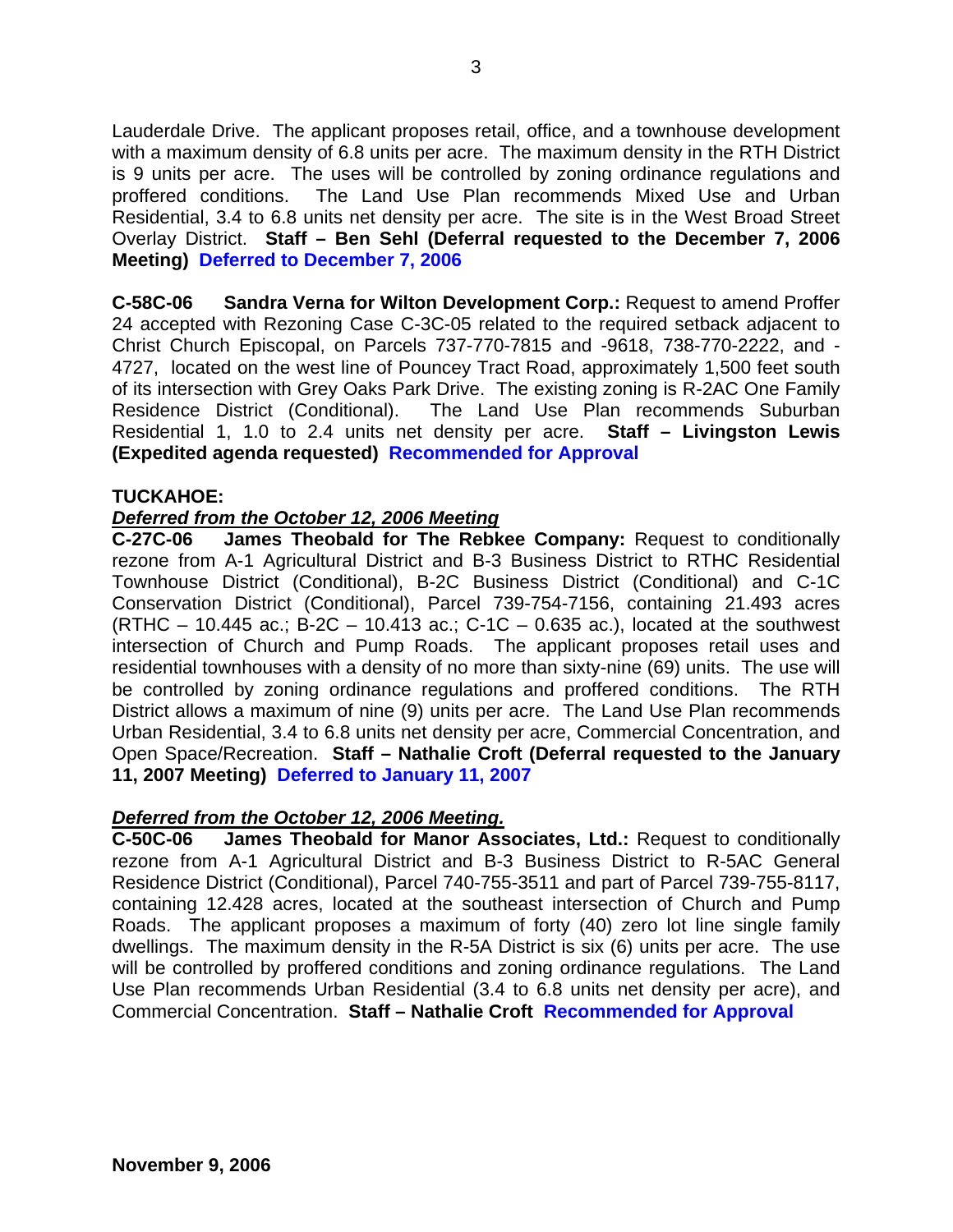### **VARINA:**

# *Deferred from the October 12, 2006 Meeting.*

**C-36C-06 Gloria Freye for Waypoint Development, LLC.:** Request to conditionally rezone from R-4 One Family Residence District, B-1 Business District and M-1 Light Industrial District to R-5AC General Residence District (Conditional), part of Parcel 805- 710-1834, containing 13.15 acres, located on the southwest line of Darbytown Road at its intersection with Oregon Avenue. The applicant proposes a zero-lot line single family subdivision with a maximum of 40 lots. The R-5A District allows a minimum lot size of 5,625 square feet and a maximum gross density of six (6) units per acre. The use will be controlled by zoning ordinance regulations and proffered conditions. The Land Use Plan recommends Multi-Family Residential, 6.8 to 19.8 units net density per acre, Commercial Concentration, and Environmental Protection Area. **Staff – Lee Tyson (Deferral requested to the January 11, 2007 Meeting) Deferred to January 11, 2007** 

# *Deferred from the October 12, 2006 Meeting.*

**C-45C-06 Caroline L. Nadal for Raj Jain:** Request to amend proffered conditions accepted with Rezoning Case C-10C-89, on part of Parcel 818-717-5830, containing 3.071 acres, located between the north line of Audubon Drive and the southern terminus of International Trade Court. The applicant proposes to amend Proffer 6 to include hotels in the list of permitted uses and include additional proffers related to hotel uses. The applicant proposes an extended-stay hotel. The existing zoning is M-1C Light Industrial District (Conditional). The Land Use Plan recommends Planned Industry. The site is in the Airport Safety Overlay District and Enterprise Zone. **Staff – Nathalie Croft Recommended for Approval**

**C-51C-06 Caroline L. Nadal for Collins/Goodman Development, LLC:** Request to conditionally rezone from A-1 Agricultural District to B-2C Business District (Conditional), Parcel 814-717-0480 and Part of Parcel 813-717-7951, containing approximately 10.19 acres, located at the south intersection of S. Laburnum and Gay Avenues. The applicant proposes retail uses. The uses will be controlled by proffered conditions and zoning ordinance regulations. The Land Use Plan recommends Office. The site is in the Airport Safety Overlay District. A portion of the site is in the Mircowave Path Buffer. **Staff – Livingston Lewis (Deferral requested to the December 7, 2006 Meeting) Deferred to December 7, 2006** 

**C-60C-06 Andrew Condlin for Summit Investments, LLC:** Request to conditionally rezone from A-1 Agricultural District and R-3 One Family Residence District to B-3C Business District (Conditional), part of Parcel 816-712-7520, containing 3.61 acres, located at the northeast intersection of S. Laburnum Avenue and Eubank Road. The applicant proposes retail uses. The uses will be controlled by zoning ordinance regulations and proffered conditions. The Land Use Plan recommends Office. The site is in the Airport Safety Overlay District. A portion of the site is in the Microwave Path Buffer. **Staff – Lee Tyson Deferred to December 7, 2006**